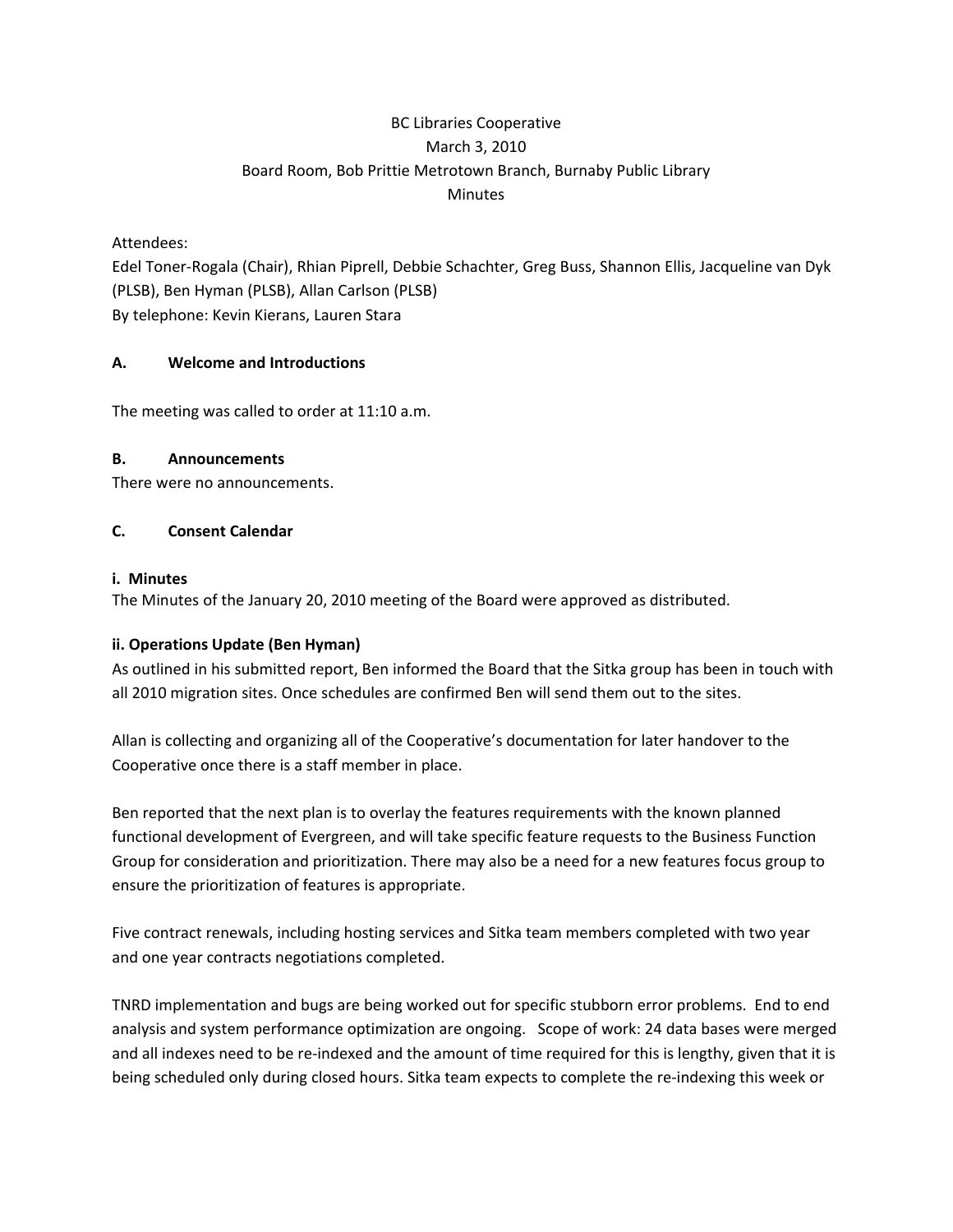next. They have learned a lot from these experiences and will consider re‐indexing on a quarterly basis in future, or building a nightly index rebuild to keep the data current in future.

### **iii. BFG Report – Sitka (Lauren Stara)**

The report was postponed.

### **D. Major Discussion Items**

### **i. Banking Resolution**

In order to complete the opening of the B.C. Libraries Cooperative Bank Account with RBC, instructions to the bank are required, with the following three motions:

Motion: That the B.C. Libraries Cooperative assign three signing authorities to the RBC account, as follows:

- Treasurer, Greg Buss
- Chair, Edel Toner‐Rogala
- Secretary, Debbie (Deborah) Schachter

Moved by Rhian Piprell, seconded by Shannon Ellis, carried.

Motion: That the B.C. Libraries Cooperative require the signature of any two signing authorities from the three signing authorities assigned in Motion 1, for the purposes of cheque or contract signing. Moved by Rhian Piprell, seconded by Shannon Ellis, carried.

Motion: That the B.C. Libraries Cooperative assign the RBC Client Card to the Treasurer, Greg Buss, for the purposes of online banking access, deposit and withdrawal purposes, with a maximum withdrawal limit of \$200 per day, and assign Agent Cards for deposit purposes only, to the Chair, Edel Toner‐Rogala and Secretary, Debbie (Deborah) Schachter.

Moved by Rhainn Piprell, seconded by Kevin Kierans, carried.

Future changes to the signing authorities will require a new resolution in the minutes.

#### **ii. 2010 Planning Update – Discussion**

There was general discussion of how future planning will take place between the BFG and the Board. The shift on the part of the board toward greater focus on governance versus operations can take place with the hiring of a staff member, who will coordinate information and planning between the Board and the BFG.

The Board is the voice for members who have not implemented yet, and helps to set priorities for those who don't have a voice on the BFG. The Board noted that we must plan for the increasing numbers of libraries implemented on Evergreen by focusing on developing additional internal administrative and operational capacity.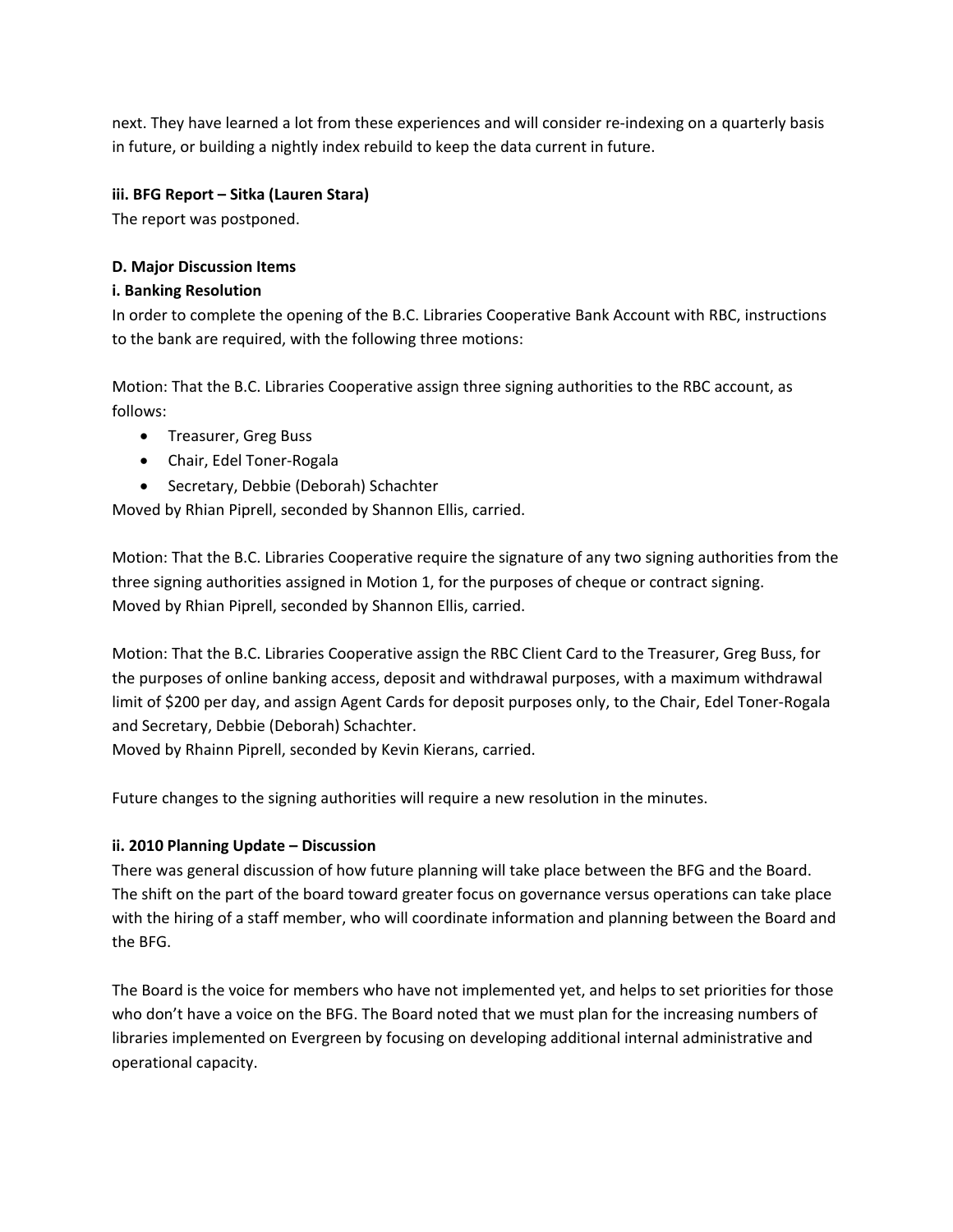Ben reminded the board that this is a 5 year project and we need to make it clearer with members that this is an evolving process. There is an urgent need for most of the 2010 planned library migrations to come onboard, as these are libraries which either do not have an on-line catalogue, or they are past their support date for their existing ILS. Post-migration should be considered a one-year process, with problems from migration requiring time to resolve, as with any ILS migration.

Ben stated that the Sitka group believes the 2010 schedule is attainable and will result in 60% of BC libraries on board by year end. Ben noted that members of the Sitka Team do multitask and that customer service is a key focus. The Team prioritizes, and re‐prioritizes, depending on the needs of members. The build‐out of infrastructure and functionality will increasingly become a focus once the majority of implementations are complete.

Edel reminded the Board that the BC Library Cooperative is not a vendor. Sitka is a member organization building its own service delivery vehicle for its members. We need to remember that members are not customers but owners with a vested interest. The Member relationship is vastly different from a typical vendor/client paradigm and is not profit‐driven but motivated by mutual and reciprocal benefit.

Greg was concerned about the amount of funding required to develop modules and features required to bring the "Big 16" on board. Ben believes that community development, such as the King County financing of the Acquisitions Module work will benefit BC's implementation, by making our need to invest in development that much less.

The Cooperative felt that it is important to underline the fact that we are building relationships and partnerships, rather than a vendor relationship, and we need to message that more strongly to our members. The Board has a strong commitment to small libraries that need a system, and also ensure that the needs of larger libraries are identified and addressed.

The Board will need to consider the development of a business plan and financial plan at a future meeting, to begin planning for the transfer of funds to the Cooperative.

# **iii. "Big Libraries" event (Edel Toner‐Rogala/Shannon Ellis/Kevin Kierans)**

It was determined that it wouldn't be possible to hold the event in the spring, as originally planned. The Board discussed holding the event in May but it was felt that September would be a more realistic time frame. The current proposal is to hold the event in September at ABCPLD with the need for the planning group to clarify the location and timing. The table topics format was confirmed as still appropriate for this event.

# **iv. Communications Strategy (Shannon Ellis)**

Shannon reported that Gordon Coleman will stay on the committee to develop the newsletter. Allan will work with Shannon on information sharing for newsletter content. Edel suggested doing profiles of Sitka team members and libraries involved, and stories on how Sitka has benefitted libraries. The Board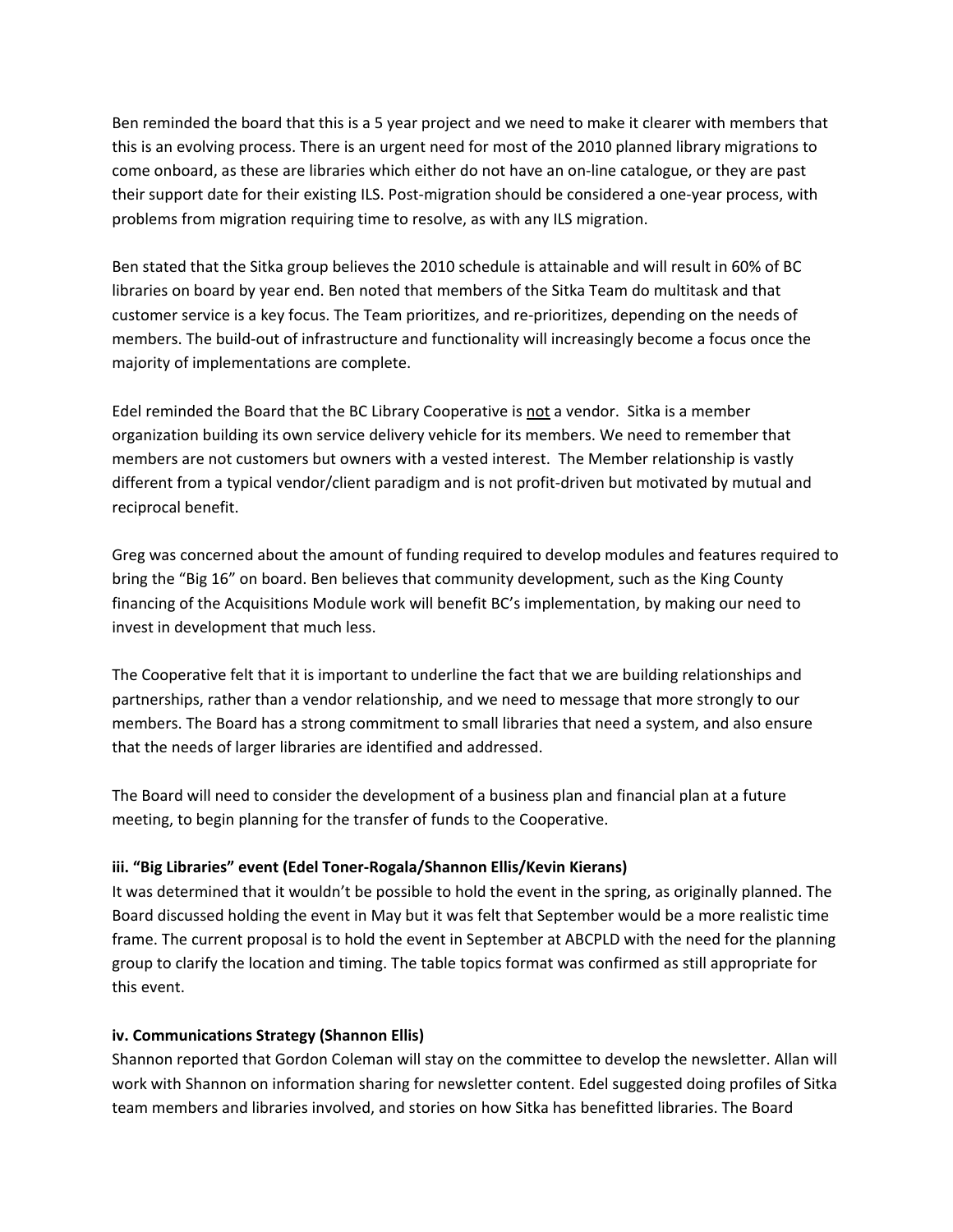suggested the newsletter be issued twice a year. Shannon confirmed that the Committee is hoping to have the first issue published shortly after the AGM.

# **iv.a. Sitka Sites Talk (Kevin Kierans)**

Kevin felt that the Sitka Talk site may be an opportunity to build better communication between Sitka sites. Ben explained that this was a listserv that is broader than B.C., and not likely to be a key communication stream for B.C. Ben will follow‐up with a brief report to the Board on this topic.

Lauren confirmed that communication is currently being distributed to the following groups: Sitka Talks, Directors; Cooperative Board; Sitka Cat; Sitka Circ; Cooperative members; Sitka Sites

### **iv. b. Satisfaction Survey (Kevin Kierans)**

This item was referred to the Communications Group.

# **v. Separate instance of Evergreen (Kevin Kierans).**

Motion: That the B.C. Libraries Cooperative authorize TNRDL to host a separate instance of Evergreen as per SMA 23.2h for developing specific , Coop‐sanctioned components/features of Evergreen (i.e. Telephony), in collaboration with the Sitka Team and Sitka Business Function Group. TNRD to specify project parameters and reporting through the Team and BFG. Moved by Kevin, seconded by Rhian, carried.

# **vi. AGM (Edel Toner‐Rogala/Allan Carlson)**

The AGM is confirmed for Friday, April 23 at 4:30 p.m. in the Penticton Public Library/Art Gallery.

A call for nominations has already gone out and there is a nominations committee of 3 members from among Sitka sites. All current board members have chosen to run again for election, with the positions distributed over two‐year and three‐year positions. After the two year term positions are completed, all terms will be three years, and this will allow for staggered replacement of board members. 30 days before the AGM nominations will close and the committee will determine if there will be any elections to be held.

The AGM agenda will include the presentation of financial statements and a brief administrative report. The Members Council meeting will be held separately, later in the year.

#### **vii. Expense Claims (Kevin Kierans)**

This item is postponed to the next meeting.

Keivin Keirans and Lauren Stara left the meeting at this time.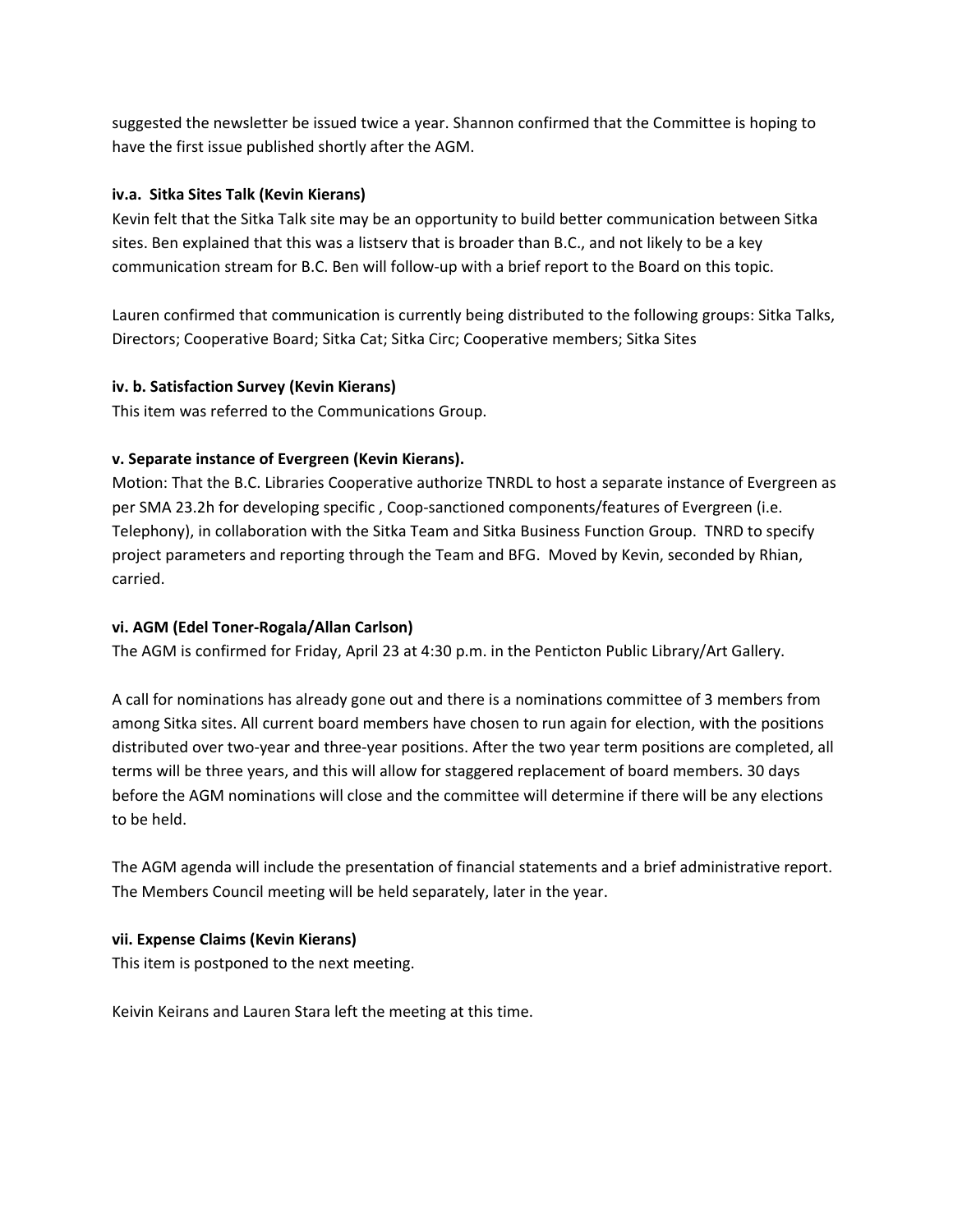#### **E. Emerging Items**

### **i. Bibliocommons – (Allan Carlson)**

The Board discussed the Cooperative taking on sponsorship of Bibliocommons, on behalf of Evergreen and non‐Evergreen libraries in B.C. Allan and Ben will develop the agreements required. The revenue sharing agreement means some revenue stream opportunities may be possible. Currently the subscription to Bibliocommons is paid until January 2012, so any revenue received will be available to offset costs and for general revenue.

PLSB has created a fee structure for all libraries in B.C., with a target of \$300,000 revenue. The renewal cost for Bibliocommons has already been confirmed at \$500,000 for the two year period following the 2012 renewal (i.e. until July 31 $^{\rm st}$ , 2014). Negotiations may begin again prior to the 2014 renewal date, based on uptake and interest in continuing with Blbiocommons among member libraries.

Bibliocommons does not include content enhancement, only cover art (Amazon jacket covers), so there is potential for negotiating a provincial license to provide cover art in future, as an additional revenue stream for the benefit of members.

Motion: That the B.C. Libraries Cooperative become the assignee for the province's agreement with Bibliocommons. Moved by Rhian, seconded by Debbie, carried.

Motion: That the Board form a new provisional Licensing Business Function Group, and that a permanent business function group be established by a motion at the Members Council meeting , later this year. Moved by Greg, seconded by Rhian, carried.

#### Next steps:

Jacqueline will communicate with BCLA as the assignee for Bibliocommons is moving from BCLA to the Cooperative. The Cooperative will need to develop communications materials, including the pricing structure to libraries, through the newsletter or other means.

#### **ii. Update on Transitions Plan (Ben Hyman)**

This was covered in the 2010 planning update, above. In addition, we are waiting for more information regarding space and the potential staff position to develop the transition plan more fully. Ben will identify the activities required for the staff position, with the expectation of transitioning the work to the B.C. Libraries Cooperative before year end.

#### **F. Adjournment**

Adjournment: 2:35 p.m.

#### **i. Date for the Next Meeting**

The next meeting will be held March 30 **at 1:00 p.m.** at Burnaby Public Library, Metrotown.

Forward agenda: